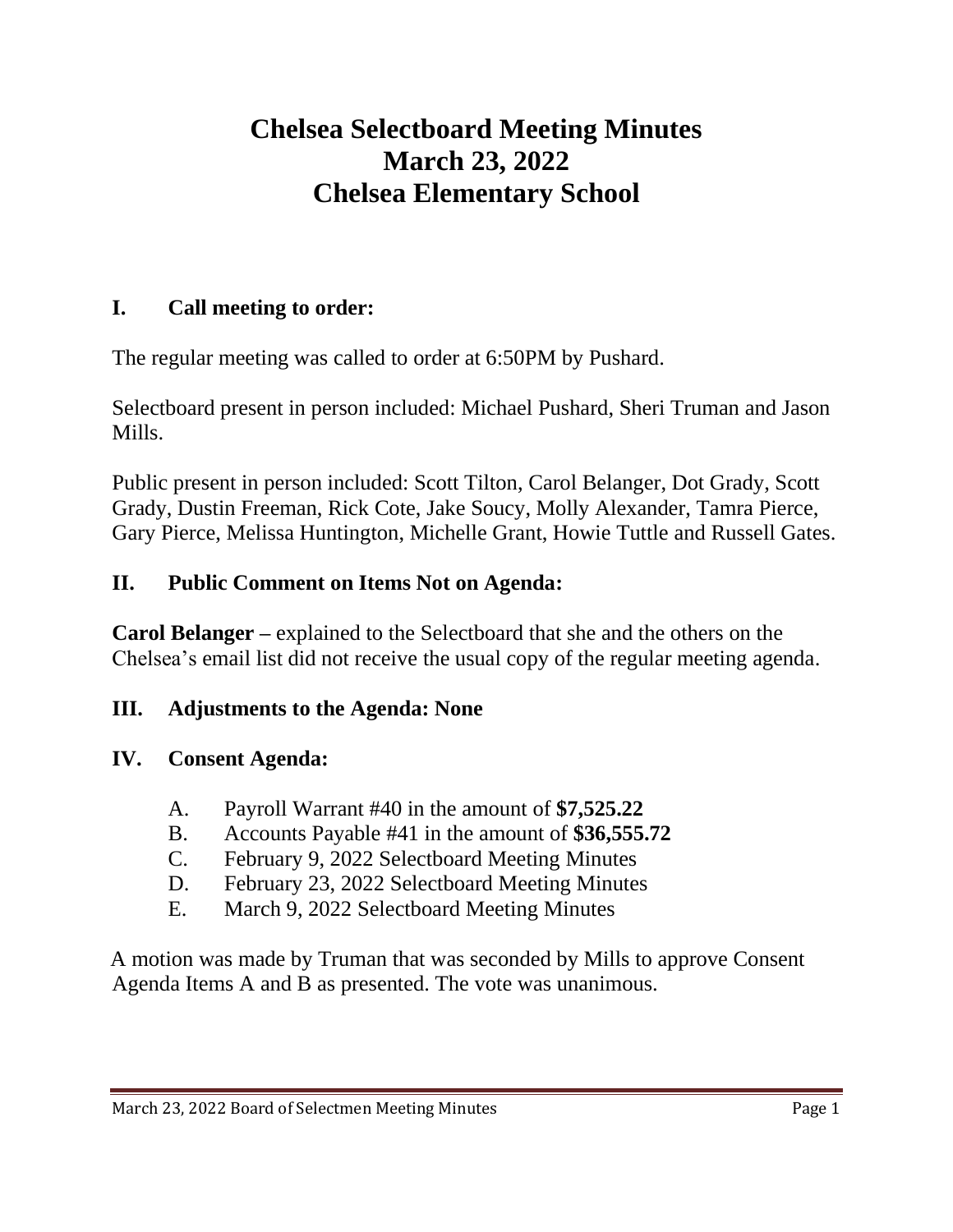A motion was made by Mills that was seconded by Truman to approve Consent Agenda Item C as presented. The vote was  $2 - 0 - 1$  (Pushard abstains).

A motion was made by Mills that was seconded by Pushard to approve Consent Agenda Item D as presented. The vote was  $2 - 0 - 1$  (Truman abstains).

A motion was made by Pushard that was seconded by Truman to approve Consent Agenda Item E as presented. The vote was  $2 - 0 - 1$  (Mills abstains).

### **V. Scheduled Items:**

### A. **New Business –**

# 1**. SVRSU 12 2022-23 Budget Presentation**

Howie Tuttle, RSU #12 Superintendent, presented the RSU 12 budget to the Selectboard and members of the public in attendance.

Selectboard member Pushard announced that due to work he needed to leave.

### 2. **Noise Complaints – Noise Ordinance**

The Manager explained to the Selectboard that he was getting noise complaints from residents. Noa action was taken.

### 3. **MDOT Partnership Initiative**

The Selectboard reviewed information from MDOT explaining their Partnership Initiative. No action was taken.

# B. **Old Business –**

# 1. **Enrolling Chelsea in a Net Energy Billing Program**

The Selectboard has been presented with a proposal from Ampion Energy to enroll in a Solar Net Energy Billing plan. Enrollment in the plan will save Chelsea up to 15% on it's six CMP electricity bills. No action was taken.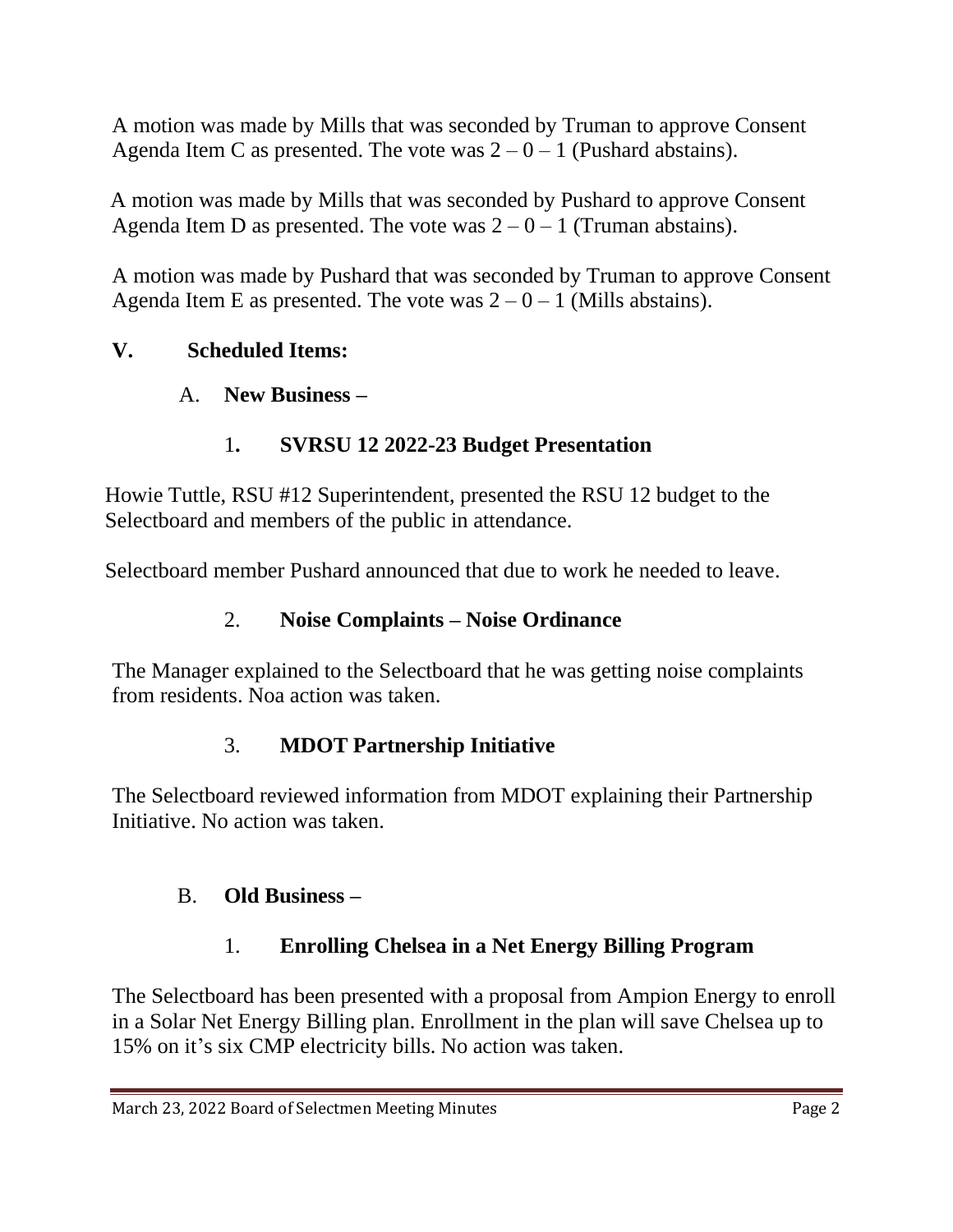### 2. **Approval of a Resolution supporting diversity**

The Selectboard are reviewing the resolution. No action was taken

# 3. **Establishing a Chelsea TIF Revolving Loan Fund**

The Selectboard are reviewing a request to establish a Business Revolving Loan. No action was taken.

### **VI. Legal:**

#### A. **Hiring Mission Broadband to complete an assessment of Chelsea's broadband needs**

Chelsea needs to have an assessment of its current broadband services. Mission Broadband has presented the Selectboard with a proposal to conduct an assessment. No action was taken.

# B. **Solar Array Moratorium Ordinance**

Residents have expressed a concern to the Selectboard about the effect Solar Arrays have on their property values. A moratorium on installations or arrays, will give Chelsea time to make changes to the current Solar Array Ordinance. No action was taken.

# C. **MDOT Over Limit Permit Approval**

The MDOT is having an Ultra-Thin Wearing Course placed on Route 17 and Route 9 in Chelsea. For the project to move forward MDOT is requesting the Selectboard sign an agreement and permit allowing contractor vehicles to use Chelsea roads while hauling tar. No action was taken.

# **VII. Written Communication:**

- A. The Selectboard reviewed the Town Clerks Report
- B. The Selectboard reviewed the Deputy Clerk Report
- C. The Selectboard reviewed the Code Enforcement Report